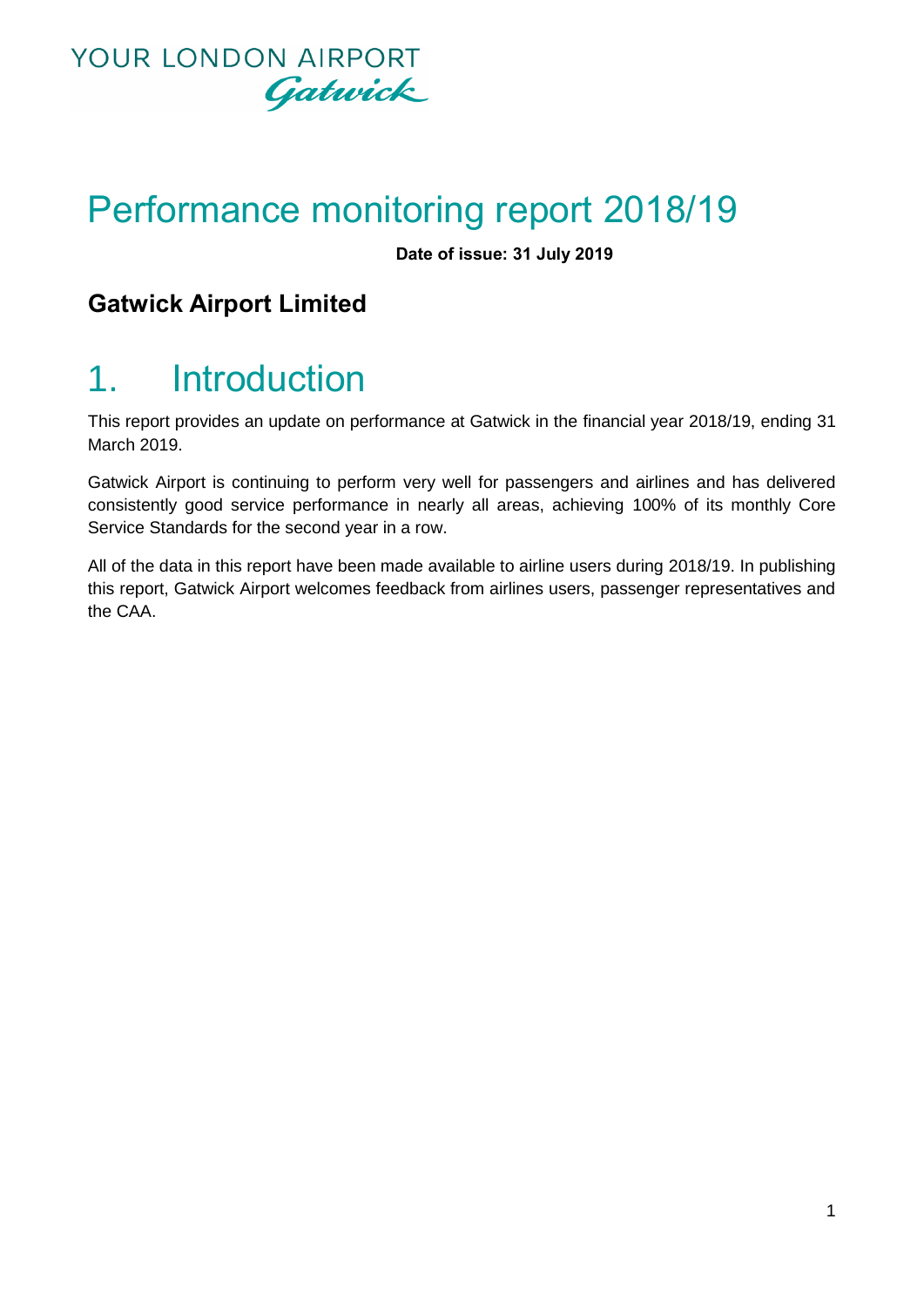

# 2. Traffic

Gatwick Airport served 46.4 million passengers in the financial year 2018/19. This was an increase of 1.6% over the previous year. Driving this growth was an increase in long haul routes, increasing by 1.1 million passengers or 14.3%, while short haul and domestic traffic passenger numbers were 0.4 million below prior year, mainly as a result of the loss of Monarch Airlines in October 2017, and the slow utilisation of Monarch's previous slot allocation.

Table 1: Traffic data

|                                                 | 2017/18 | 2018/19 | % change  |
|-------------------------------------------------|---------|---------|-----------|
| Passenger traffic (m)                           | 45.7    | 46.4    | 1.6%      |
| <b>Air Transport Movements -</b><br>flights (k) | 280.8   | 281.7   | 0.3%      |
| <b>Seats per ATM</b>                            | 187.4   | 191.0   | 1.9%      |
| Load factor (%)                                 | 86.3%   | 86.8%   | $0.5$ ppt |
| <b>Passengers per ATM</b>                       | 162.7   | 164.8   | 1.3%      |

Additional information on our traffic trends is available in our monthly traffic updates<sup>1</sup>.

**<sup>.</sup>** <sup>1</sup> <http://www.gatwickairport.com/business-community/about-gatwick/our-performance/monthly-traffic-figures/>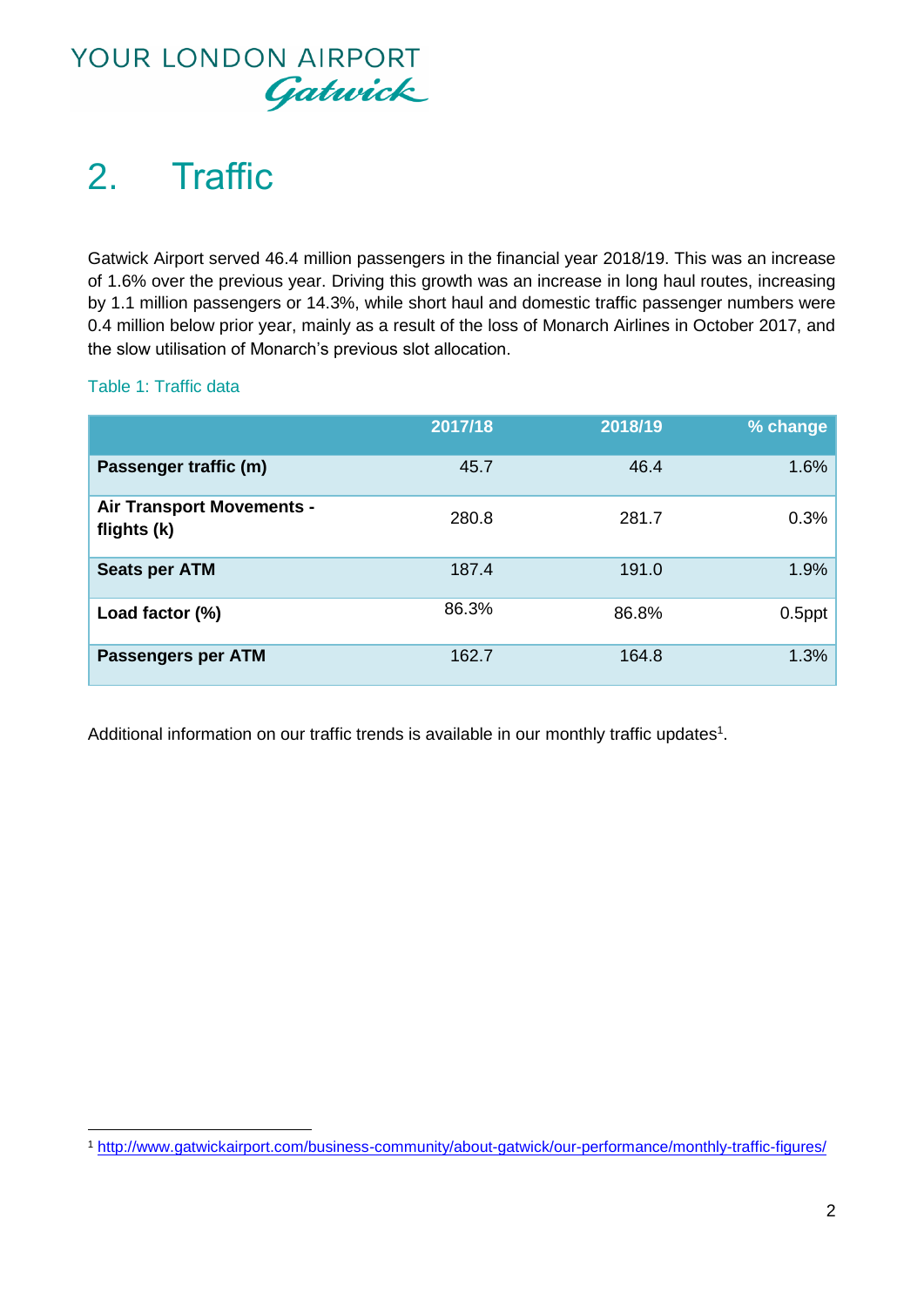

# 3. Service Quality

This section provides an overview of service quality at Gatwick. It sets out a summary of our performance against the Core Service Standards to which we have committed and against other metrics important to our passengers, including baggage delivery and on time performance. Our published monthly reports contain a brief description of the service quality metrics<sup>2</sup>.

### Core Service Standards

Under the Commitments framework, Gatwick has agreed targets across a range of services with our airline community. These Core Service Standards specify the standards we are committed to delivering through the operations and facilities we provide to users. Where we fail to achieve the target in a given month, we issue a rebate on the airport charge to the airlines operating in the affected terminal.

There are 21 Core Service Standards, 18 of which have individual measures for each terminal. The airport-wide measures are those relating to the inter-terminal shuttle system, external control post security queuing and the airfield congestion term. In total, Gatwick's performance is measured against 40 separate service targets for each month, giving 480 scores during the course of a year.

The sections below describe performance across these measures, grouped into four categories: Quality of Service Monitor (QSM) metrics, measuring passenger experience of the terminals; security search; passenger operational metrics; and airfield operational metrics. All 480 scores were passed, giving a pass rate of 100%. Overall, GAL's service quality performance was excellent in the year.

#### QSM metrics

1

The QSM (Quality of Service Monitor) survey generates a set of passenger experience metrics. These are interview-based perception scores and capture how our passengers perceive Gatwick on a 1 to 5 scale (where 5 is 'Excellent'; 4 is 'Good'; 3 is 'Average'; 2 'Poor' and 1 'Extremely Poor'), across four different categories: seating availability, cleanliness, wayfinding, and flight information. The scores are calculated as moving annual totals (MATs).

<sup>&</sup>lt;sup>2</sup> Gatwick's monthly service quality reports can be accessed here: https://www.gatwickairport.com/businesscommunity/about-gatwick/performance-reports/monthly-performance-reports/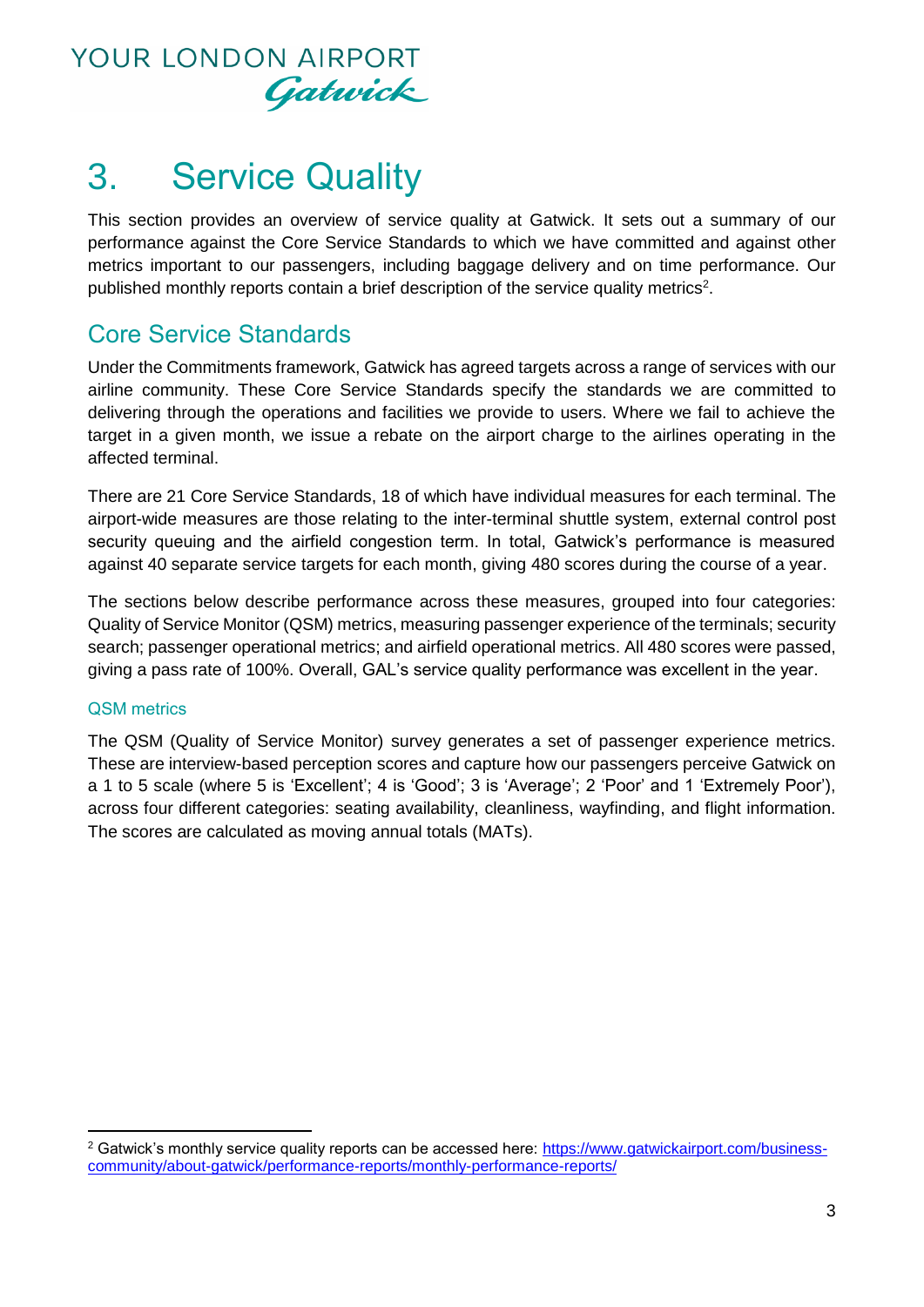#### **Table 2: QSM scores**

|                           |              | <b>Target</b> | Apr 18 | <b>May 18</b> | <b>Jun 18</b> | <b>Jul 18</b> | <b>Aug 18</b> | <b>Sep 18</b> | <b>Oct 18</b> | <b>Nov 18</b> | <b>Dec 18</b> | <b>Jan 19</b> | Feb 19 | <b>Mar 19</b> |
|---------------------------|--------------|---------------|--------|---------------|---------------|---------------|---------------|---------------|---------------|---------------|---------------|---------------|--------|---------------|
|                           |              |               |        |               |               |               |               |               |               |               |               |               |        |               |
| Departure lounge seat     | North        | 3.80          | 4.02   | 4.01          | 4.02          | 4.02          | 4.02          | 4.04          | 4.03          | 4.02          | 4.01          | 4.01          | 4.00   | 3.99          |
| availability              | South        | 3.80          | 3.96   | 3.94          | 3.94          | 3.93          | 3.94          | 3.94          | 3.92          | 3.92          | 3.93          | 3.92          | 3.92   | 3.93          |
|                           |              |               |        |               |               |               |               |               |               |               |               |               |        |               |
| <b>Cleanliness</b>        | <b>North</b> | 4.00          | 4.13   | 4.12          | 4.12          | 4.11          | 4.11          | 4.12          | 4.12          | 4.12          | 4.12          | 4.13          | 4.12   | 4.13          |
|                           | South        | 4.00          | 4.15   | 4.15          | 4.14          | 4.14          | 4.15          | 4.16          | 4.16          | 4.15          | 4.16          | 4.16          | 4.16   | 4.16          |
|                           | <b>North</b> | 4.10          | 4.21   | 4.20          | 4.20          | 4.20          | 4.20          | 4.20          | 4.20          | 4.20          | 4.19          | 4.19          | 4.18   | 4.18          |
| <b>Wayfinding</b>         | South        | 4.10          | 4.26   | 4.26          | 4.26          | 4.25          | 4.26          | 4.27          | 4.27          | 4.27          | 4.27          | 4.28          | 4.28   | 4.28          |
|                           |              |               |        |               |               |               |               |               |               |               |               |               |        |               |
| <b>Flight information</b> | <b>North</b> | 4.20          | 4.42   | 4.41          | 4.41          | 4.40          | 4.40          | 4.40          | 4.40          | 4.39          | 4.39          | 4.39          | 4.38   | 4.39          |
|                           | South        | 4.20          | 4.49   | 4.49          | 4.50          | 4.50          | 4.50          | 4.50          | 4.49          | 4.49          | 4.49          | 4.49          | 4.49   | 4.50          |

During 2018/19, all the QSM targets have been passed.

#### Security Search

The security metrics measure security queueing performance in 15 minutes periods across the day. The main targets are:

- Queues should be less than 5 minutes in more than 95% of 15 minute periods in a month in central passenger search;
- Queues should be less than 15 minutes in more than 98% of 15 minute periods in a month in central passenger search;
- There should not be any queues longer than 30 minutes in central passenger search.

There are also targets for transfer passenger search, staff search and external control posts.

#### **Table 3: Security search scores**

|                           |              | <b>Target</b> | <b>Apr 18</b> | <b>May 18</b> | <b>Jun 18</b> | <b>Jul 18</b> | <b>Aug 18</b> | Sep 18  | <b>Oct 18</b> | <b>Nov 18</b> | <b>Dec 18</b> | <b>Jan 19</b> | <b>Feb 19</b> | <b>Mar 19</b> |
|---------------------------|--------------|---------------|---------------|---------------|---------------|---------------|---------------|---------|---------------|---------------|---------------|---------------|---------------|---------------|
|                           |              |               |               |               |               |               |               |         |               |               |               |               |               |               |
| Central <5 min            | <b>North</b> | 95.00%        | 97.67%        | 97.38%        | 96.50%        | 95.69%        | 95.81%        | 97.21%  | 96.17%        | 97.67%        | 97.26%        | 98.19%        | 97.37%        | 97.30%        |
|                           | South        | 95.00%        | 97.88%        | 97.10%        | 96.71%        | 96.09%        | 96.05%        | 97.04%  | 96.25%        | 97.88%        | 97.94%        | 98.43%        | 98.44%        | 97.10%        |
|                           | <b>North</b> | 98.00%        | 99.96%        | 99.96%        | 99.96%        | 99.96%        | 100.00%       | 99.96%  | 99.92%        | 100.00%       | 99.96%        | 99.96%        | 100.00%       | 100.00%       |
| Central <15 min           | South        | 98.00%        | 99.96%        | 100.00%       | 100.00%       | 99.96%        | 100.00%       | 100.00% | 100.00%       | 100.00%       | 100.00%       | 100.00%       | 99.96%        | 99.96%        |
|                           | North        | 0.00          |               |               |               |               |               |         |               |               |               |               |               |               |
| Central >30 min           | South        | 0.00          |               |               |               |               |               |         |               |               |               |               |               |               |
|                           |              |               |               |               |               |               |               |         |               |               |               |               |               |               |
| Transfer <10 min          | North        | 95.00%        | 99.09%        | 99.60%        | 99.27%        | 99.90%        | 100.00%       | 100.00% | 100.00%       | 100.00%       | 100.00%       | 100.00%       | 100.00%       | 100.00%       |
|                           | South        | 95.00%        | 98.65%        | 97.98%        | 95.52%        | 96.47%        | 98.69%        | 98.23%  | 97.78%        | 96.15%        | 97.98%        | 96.37%        | 97.99%        | 96.37%        |
|                           | North        | 95.00%        | 99.56%        | 98.26%        | 98.92%        | *99.74%       | 99.95%        | 99.90%  | 99.86%        | 99.75%        | 99.76%        | 99.81%        | 99.89%        | 99.95%        |
| Staff <5 min              |              |               | 99.90%        | 99.92%        | 99.79%        | *99.79%       | 99.80%        | 99.90%  | 100.00%       | 99.69%        | 99.70%        | 99.95%        | 99.67%        | 99.34%        |
|                           | South        | 95.00%        |               |               |               |               |               |         |               |               |               |               |               |               |
| <b>External &lt;15min</b> |              | 95.00%        | 100.00%       | 100.00%       | 100.00%       | 99.90%        | 100.00%       | 100.00% | 100.00%       | 100.00%       | 99.90%        | 100.00%       | 99.55%        | 99.70%        |

All security measures were passed in 2018/19.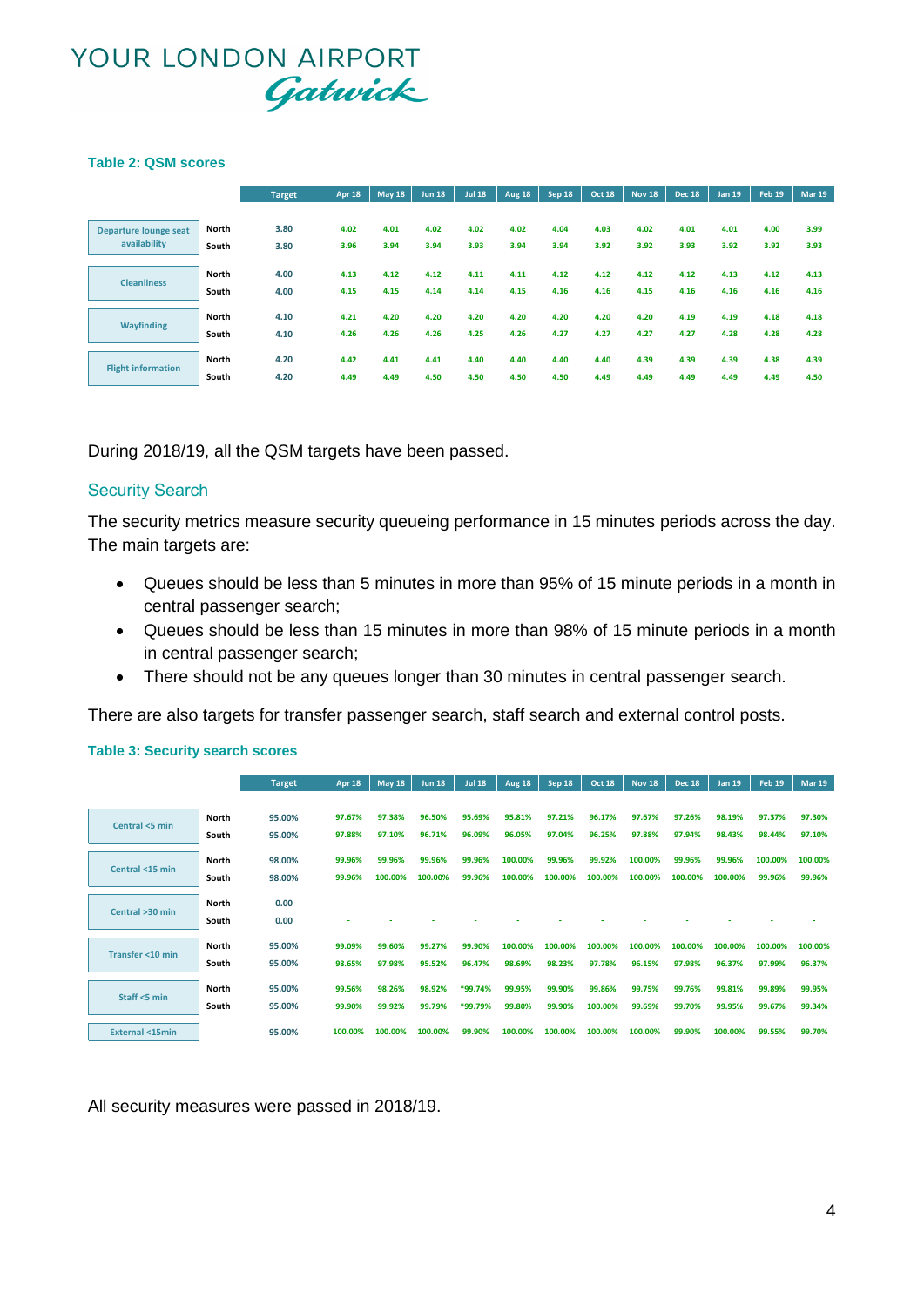#### Passenger operational metrics

The passenger operational metrics are a range of measures targeting the availability of specific facilities at the airport. These measures range from availability of Passenger Sensitive Equipment (PSE) such as escalators and lifts, to that of the inter-terminal shuttle and the baggage system.

#### **Table 4: Passenger operational scores**

|                                          |                       | <b>Target</b>                                                                                                                                                                                                                                                                                                          | Apr 18           | <b>May 18</b>    | <b>Jun 18</b>    | <b>Jul 18</b>    | <b>Aug 18</b>    | Sep 18           | <b>Oct 18</b>    | <b>Nov 18</b>    | <b>Dec 18</b>    | <b>Jan 19</b>    | <b>Feb 19</b>    | <b>Mar 19</b>    |
|------------------------------------------|-----------------------|------------------------------------------------------------------------------------------------------------------------------------------------------------------------------------------------------------------------------------------------------------------------------------------------------------------------|------------------|------------------|------------------|------------------|------------------|------------------|------------------|------------------|------------------|------------------|------------------|------------------|
|                                          |                       | *On 2nd July there was a technical issue with the automated queue measurement system, as a result of which part of this day's data was unavailable. This only affected<br>the staff security search areas. As agreed with representatives of the airlines, this day's data has been excluded from the a bove measures. |                  |                  |                  |                  |                  |                  |                  |                  |                  |                  |                  |                  |
|                                          | North                 | 99.00%                                                                                                                                                                                                                                                                                                                 | 99.79%           | 99.62%           | 99.55%           | 99.69%           | 99.71%           | 99.66%           | 99.63%           | 99.83%           | 99.79%           | 99.83%           | 99.84%           | 99.49%           |
| <b>PSE - Priority</b>                    | South                 | 99.00%                                                                                                                                                                                                                                                                                                                 | 99.75%           | 99.29%           | 99.35%           | 99.52%           | 99.56%           | 99.66%           | 99.62%           | 99.51%           | 99.65%           | 99.47%           | 99.56%           | 99.30%           |
| <b>PSE - General</b>                     | North                 | 99.00%                                                                                                                                                                                                                                                                                                                 | 99.72%           | 99.63%           | 99.49%           | 99.60%           | 99.67%           | 99.78%           | 99.68%           | 99.81%           | 99.82%           | 99.76%           | 99.77%           | 99.47%           |
|                                          | South                 | 99.00%                                                                                                                                                                                                                                                                                                                 | 99.70%           | 99.52%           | 99.61%           | 99.59%           | 99.70%           | 99.71%           | 99.76%           | 99.77%           | 99.73%           | 99.73%           | 99.73%           | 99.47%           |
| Shuttle (NT only)                        | 1 car                 | 99.00%                                                                                                                                                                                                                                                                                                                 | 100.00%          | 100.00%          | 100.00%          | 100.00%          | 100.00%          | 100.00%          | 100.00%          | 100.00%          | 100.00%          | 100.00%          | 100.00%          | 100.00%          |
|                                          | 2 cars                | 97.00%                                                                                                                                                                                                                                                                                                                 | 98.05%           | 98.87%           | 98.87%           | 98.05%           | 99.55%           | 99.76%           | 98.69%           | 99.87%           | 99.35%           | 98.95%           | 98.30%           | 99.66%           |
| Arrivals baggage reclaim<br>availability | <b>North</b><br>South | 99.00%<br>99.00%                                                                                                                                                                                                                                                                                                       | 99.96%<br>99.97% | 99.91%<br>99.87% | 99.81%<br>99.90% | 99.93%<br>99.92% | 99.92%<br>99.88% | 99.95%<br>99.96% | 99.95%<br>99.97% | 99.85%<br>99.80% | 99.98%<br>99.94% | 99.92%<br>99.93% | 99.95%<br>99.95% | 99.98%<br>99.95% |

All passenger operational measures were passed.

#### Airline operational metrics

The airline operational metrics, like the passenger operational metrics, measure the availability for use of specific assets.

#### **Table 5: Airline operational scores**

|                                |              | <b>Target</b> | Apr 18 | May 18  | <b>Jun 18</b> | <b>Jul 18</b> | <b>Aug 18</b> | Sep 18  | Oct 18  | <b>Nov 18</b> | <b>Dec 18</b> | <b>Jan 19</b> | Feb <sub>19</sub> | <b>Mar 19</b> |
|--------------------------------|--------------|---------------|--------|---------|---------------|---------------|---------------|---------|---------|---------------|---------------|---------------|-------------------|---------------|
|                                |              |               |        |         |               |               |               |         |         |               |               |               |                   |               |
| <b>Outbound baggage -Daily</b> | <b>North</b> | 97.00%        | 99.96% | 99.97%  | 99.98%        | 99.97%        | 99.93%        | 99.97%  | 99.99%  | 99.96%        | 99.94%        | 99.98%        | 99.10%            | 99.93%        |
|                                | South        | 97.00%        | 99.92% | 99.95%  | 99.96%        | 99.91%        | 99.78%        | 99.91%  | 99.94%  | 99.97%        | 99.94%        | 99.99%        | 99.98%            | 99.88%        |
| Outbound baggage -             | North        | 99.00%        | 99.97% | 100.00% | 100.00%       | 99.99%        | 99.99%        | 100.00% | 100.00% | 100.00%       | 99.99%        | 99.99%        | 99.87%            | 99.99%        |
| <b>Monthly</b>                 | South        | 99.00%        | 99.99% | 100.00% | 99.99%        | 99.99%        | 99.99%        | 99.99%  | 99.99%  | 100.00%       | 99.99%        | 100.00%       | 100.00%           | 99.99%        |
|                                |              |               |        |         |               |               |               |         |         |               |               |               |                   |               |
| <b>Stands</b>                  | <b>North</b> | 99.00%        | 99.77% | 99.85%  | 99.18%        | 99.92%        | 99.92%        | 99.87%  | 99.94%  | 99.96%        | 99.98%        | 99.85%        | 99.78%            | 99.97%        |
|                                | South        | 99.00%        | 99.77% | 99.90%  | 99.84%        | 99.90%        | 99.99%        | 99.83%  | 99.96%  | 99.99%        | 99.96%        | 99.88%        | 99.83%            | 99.99%        |
|                                | <b>North</b> | 99.00%        | 99.95% | 99.93%  | 99.87%        | 99.73%        | 99.88%        | 99.87%  | 99.75%  | 99.68%        | 99.88%        | 99.90%        | 99.96%            | 99.97%        |
| <b>Jetties</b>                 | South        | 99.00%        | 99.93% | 99.95%  | 99.86%        | 99.85%        | 99.86%        | 99.86%  | 99.91%  | 99.87%        | 99.82%        | 99.89%        | 99.67%            | 99.96%        |
|                                |              |               |        |         |               |               |               |         |         |               |               |               |                   |               |
| <b>Pier service</b>            | <b>North</b> | 95.00%        | 96.51% | 96.24%  | 96.22%        | 96.26%        | 96.26%        | 96.30%  | 96.32%  | 96.23%        | 96.30%        | 96.30%        | 96.30%            | 96.52%        |
| (MAT)                          | South        | 95.00%        | 98.04% | 98.16%  | 98.21%        | 98.34%        | 98.36%        | 98.45%  | 98.46%  | 98.40%        | 98.36%        | 98.32%        | 98.22%            | 98.15%        |
|                                |              |               |        |         |               |               |               |         |         |               |               |               |                   |               |
| <b>FEGP</b>                    | North        | 99.00%        | 99.96% | 100.00% | 99.88%        | 99.88%        | 99.87%        | 99.91%  | 99.83%  | 99.56%        | 99.96%        | 99.98%        | 99.96%            | 99.77%        |
|                                | South        | 99.00%        | 99.98% | 100.00% | 99.92%        | 99.81%        | 99.88%        | 99.85%  | 99.81%  | 99.99%        | 99.90%        | 99.97%        | 99.77%            | 99.98%        |
| <b>Congestion term</b>         |              | $3$           | 0.00   | 0.00    | 0.00          | 0.00          | 0.00          | 0.00    | 0.00    | 0.00          | 0.00          | 0.00          | 0.00              | 0.00          |

All the airline operational metrics targets were met in 2018/19.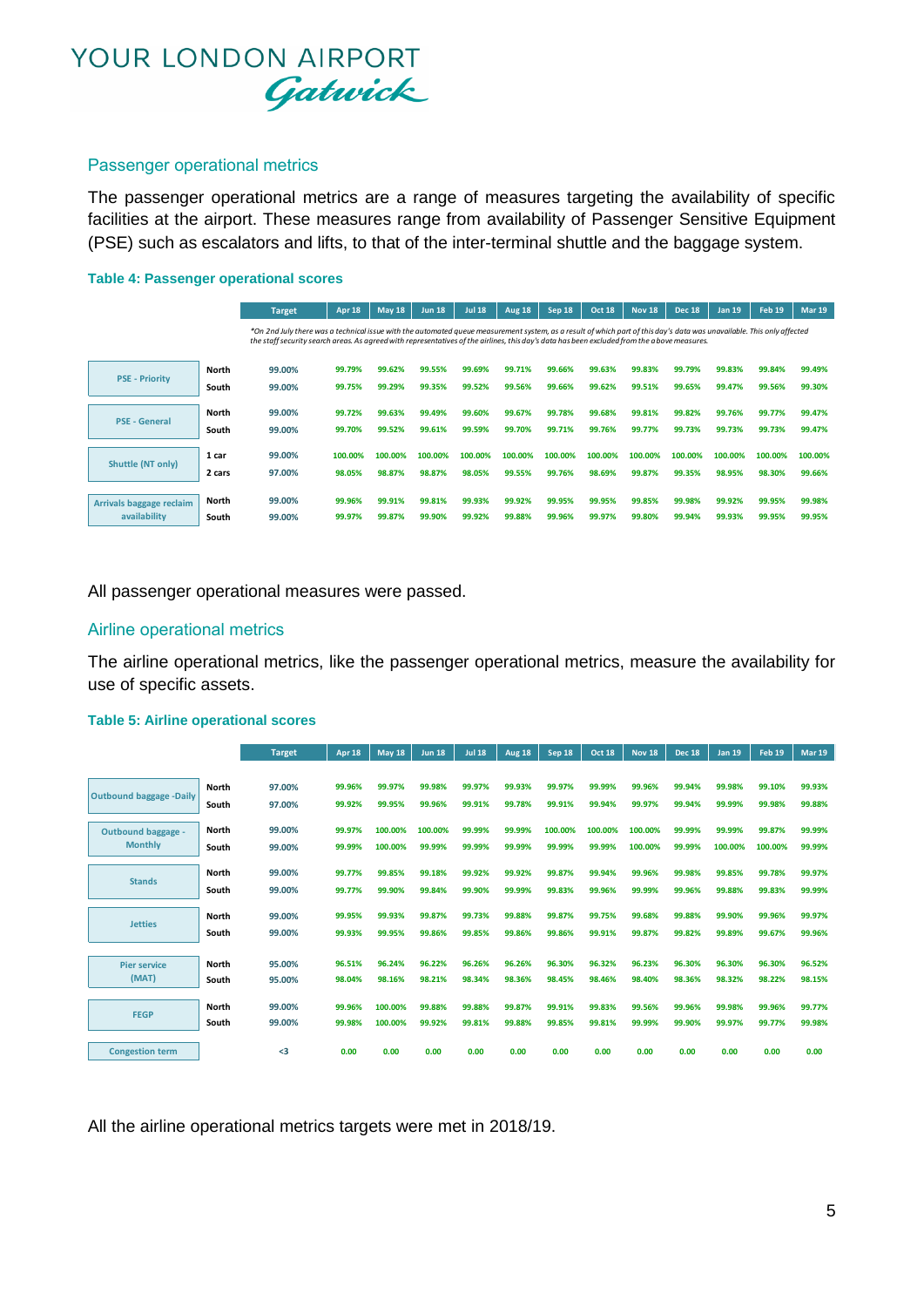

### Airline Service Standards

Airline Service Standards are the performance metrics which we apply to our airline customers. These are targeted at areas we identified in our Commitments as being of key concern to our passengers, but which are not under our direct control.

The two metrics specified in our Commitments are inbound baggage delivery and check-in queuing. These two functions are both controlled by the airlines but delivered by each airline itself or by its nominated ground handling company. The metrics are designed to create an incentive for airlines to deliver a minimum level of service acceptable to passengers in these areas. If an airline fails to achieve the target in a given month, then a deduction is made from any Core Service Standard rebate that it would otherwise have been entitled to in that month. If no rebate is owed (because Gatwick met all relevant service standards in that month), then the airline concerned is not subject to any financial penalty.

#### Inbound Baggage Delivery and Check in queues

The first airline service standards measure is inbound baggage delivery. The standard is divided into separate metrics for small/medium sized aircraft (such as a Boeing 737 or Airbus A319) and large aircraft (such as Boeing 777, Airbus A380 or Boeing Dreamliners). The target is for the last bag off an aircraft to be delivered to the baggage carousel (for pick up by a passenger) within 35 minutes of the aircraft arriving on stand for small and medium sized aircraft and within 50 minutes for large aircraft. Gatwick Airport incentivises its airline users to achieve these targets for at least 95% of respective flights each month.



#### **Table 5: Baggage delivery and check in queue performance**

In addition to this, Gatwick operates an incentive scheme for inbound baggage for the ground handlers (shown in the top line of the table above). As in previous years, there has been a marked variation in performance between carriers and agents. The monthly performance of both baggage delivery and check by airline can be found in the monthly performance reports on our website<sup>3</sup>.

### Other performance indicators

#### On time performance

**.** 

<sup>3</sup> https://www.gatwickairport.com/business-community/about-gatwick/performance-reports/monthly-performancereports/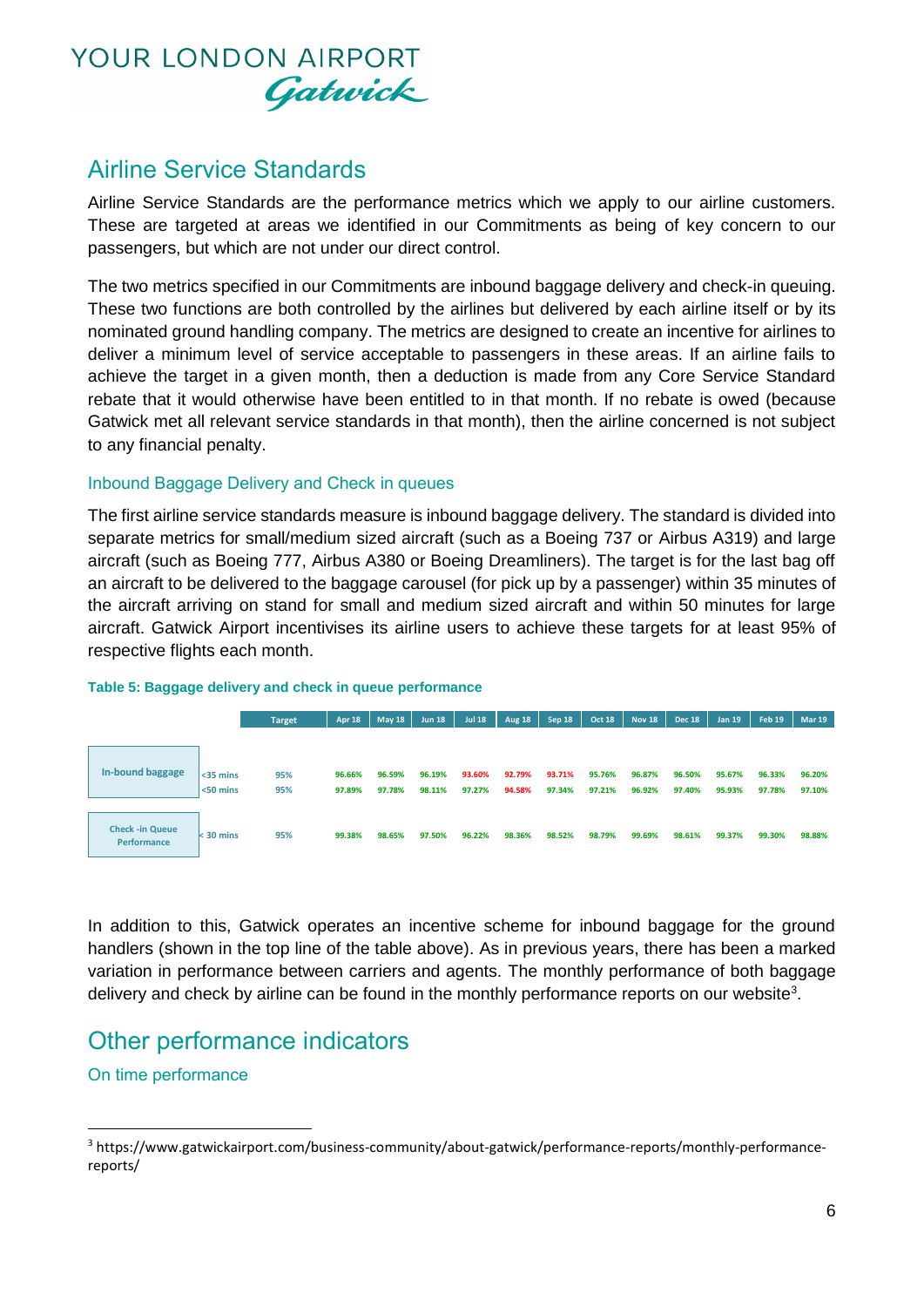On time performance is not part of the Core or Airline Service Standards. It is however important to passengers, airlines and airports.

On time performance is driven by a range of different factors, including:

- Weather (such as high wind, snow, thunderstorms)
- Air space congestion and disruption
- Airline schedules
- Ground handling performance
- Ramp congestion

1

The chart below illustrates how the overall on time departure punctuality<sup>4</sup> of all airlines operating at Gatwick varied month by month during 2018/19. It shows that performance was broadly in line with 2017/18, and an improvement on 2016/17 – particularly in the summer months.



#### **Chart 1: On time departure performance**

There is significant variations between the best and worse airlines in terms of punctuality performance. The impact of European airspace disruption in the summer is also clearly visible in the overall performance.

In January 2018, the CAA started reporting on time performance for UK airports using industry standard metrics (based on departure times defined from 'off block'), as well as including cancellations within the total of late flights.

<sup>4</sup> On time departure measured as the percentage of flights departing (defined as the time the aircraft pushes back from its stand, its 'off block' time) within 15 minutes 59 seconds of its scheduled off block time